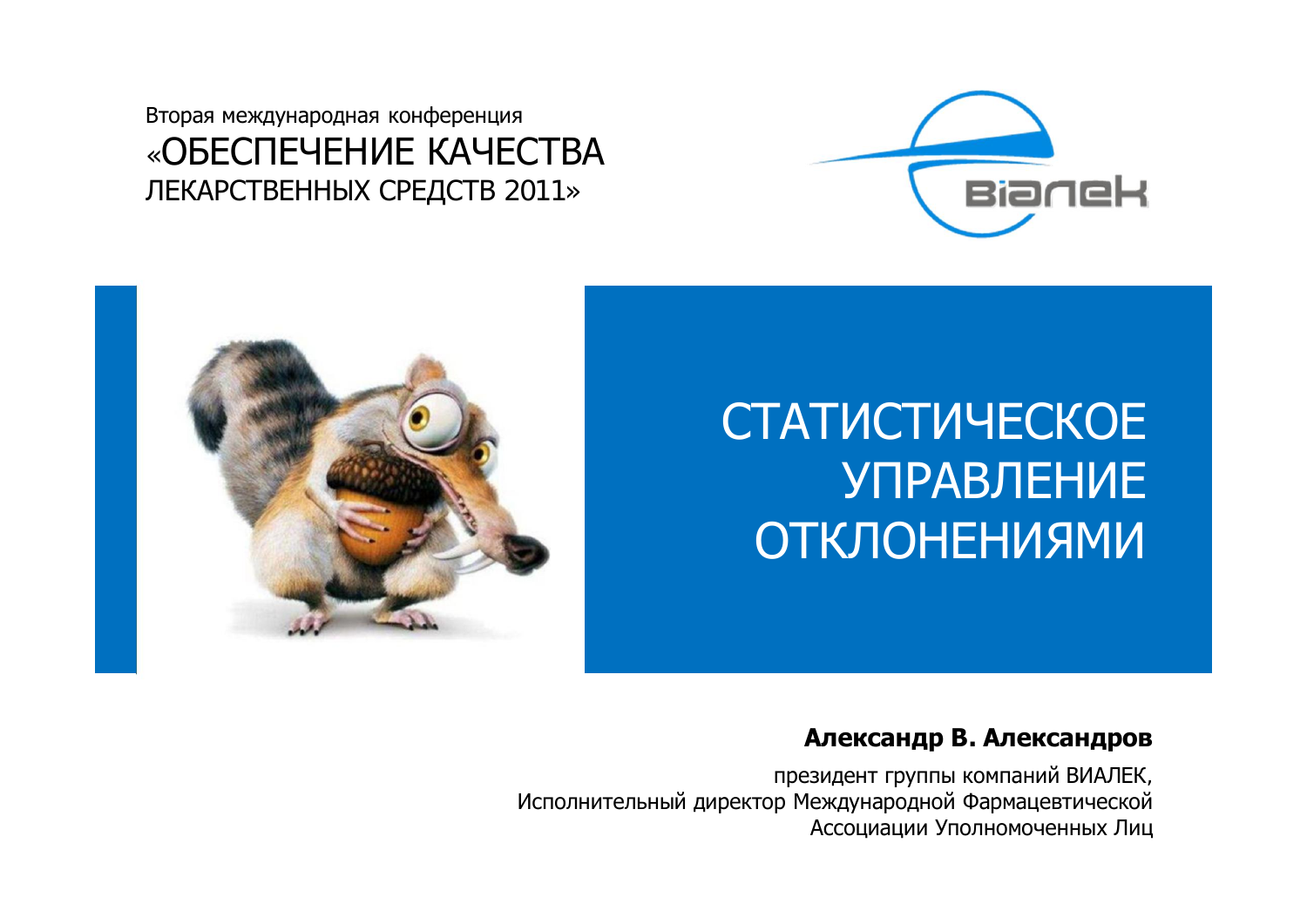## » СТАНДАРТНАЯ МЕТОДОЛОГИЯ

- » Выявление и регистрация отклонения
- » Первичная оценка и классификация отклонения
- » Принятие решения о дальнейших (оперативных) действиях
- » Поиск (расследование) причин отклонений
- » Разработка САРА
- » Одобрение и реализация САРА
- » Документальное закрытие отклонения
- » Отслеживание динамики
- » Распространение информации

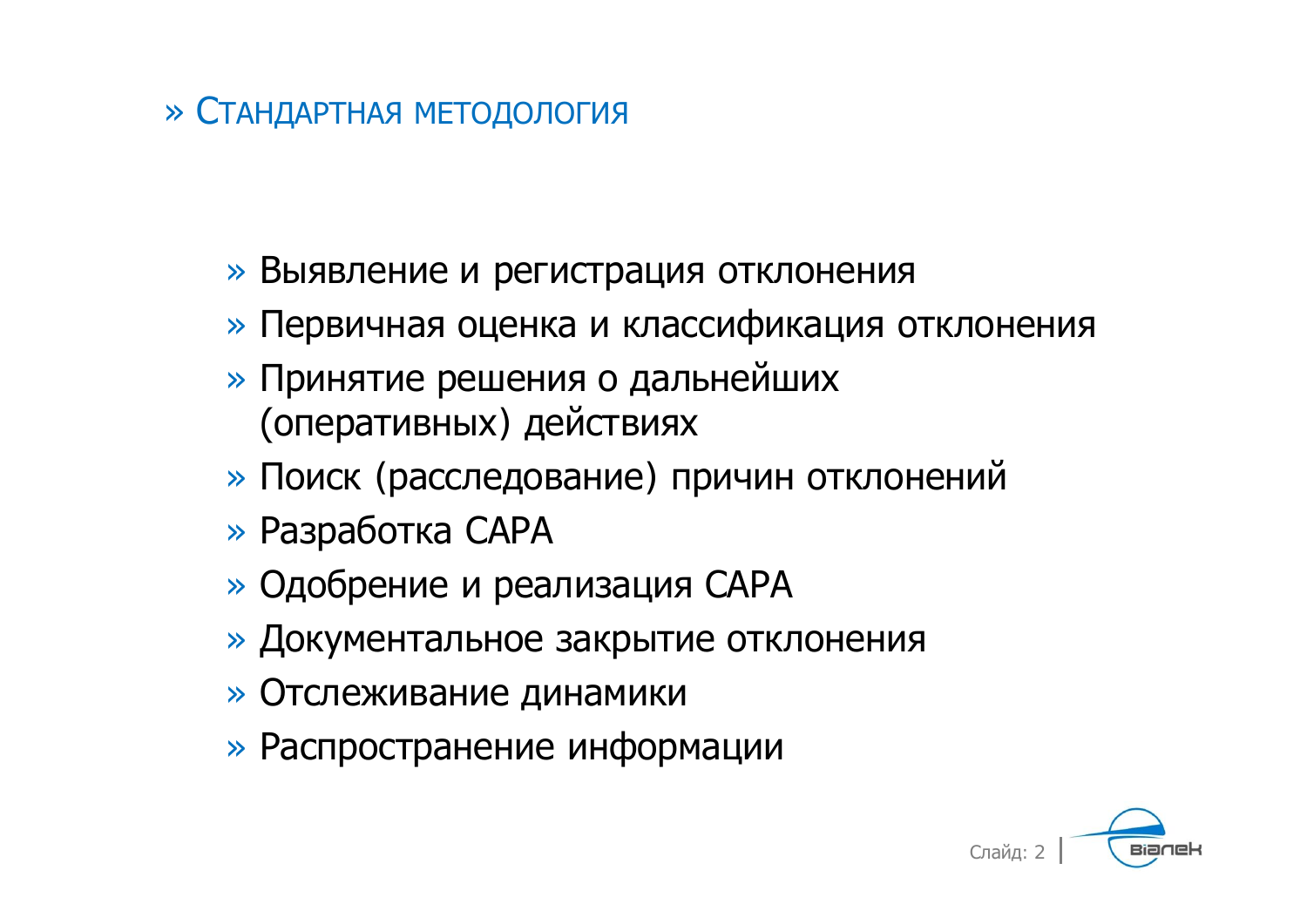## » ОСНОВНАЯ ИДЕЯ

**ИНИЦИРУЮЩЕЕ** 

ǹǶǩȃǺǰǭ ǶǺDzdzǶǵǭǵǰǭ ǷǶǹdzǭǬǹǺǪǰȇ **ОТКЛОНЕНИЯ** 

Один выход – нужно научиться управлять событиями, которые через цепочку последующих событий приводят к ПОЯВЛЕНИЮ **ОТКЛОНЕНИЯ** 

Характер технологий не всегда позволяет устранить само отклонение, зачастую устранение ОТКЛОНЕНИЯ – ЭТО уничтожение всей серии ЛС и/или значительные финансовые потери

Надлежащее производство ЛС не приемлет ВОЗНИКНОВЕНИЕ последствий

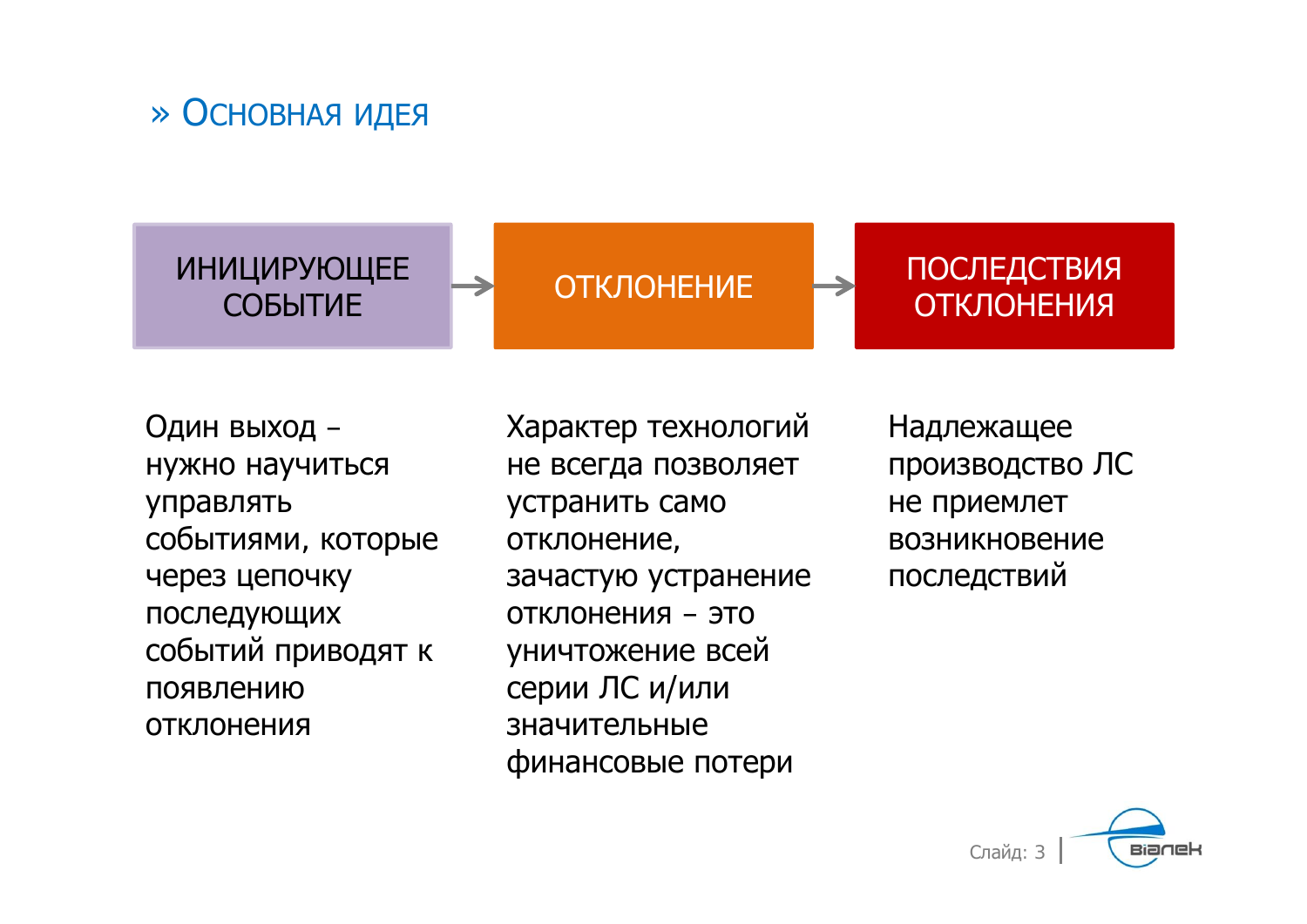## » ОСНОВНАЯ ИДЕЯ

«Мы живем в мире, где результаты любого процесса подвержены вариабельности (случайным колебаниям). Нужно обязательно оценивать весь процесс в целом и отделять случайные колебания от возмущающих внешних воздействий»

Концепция Шухарта-Деминга

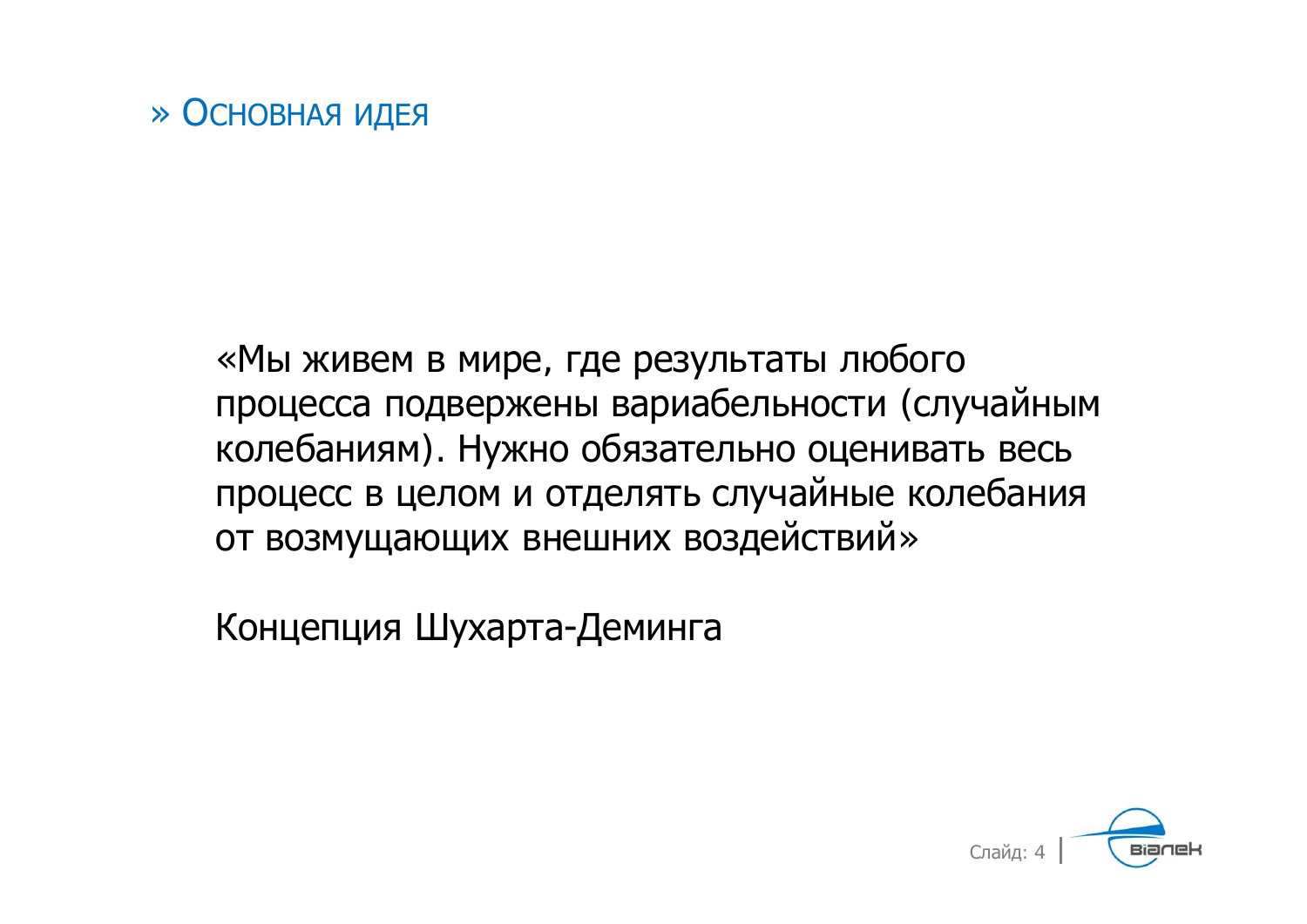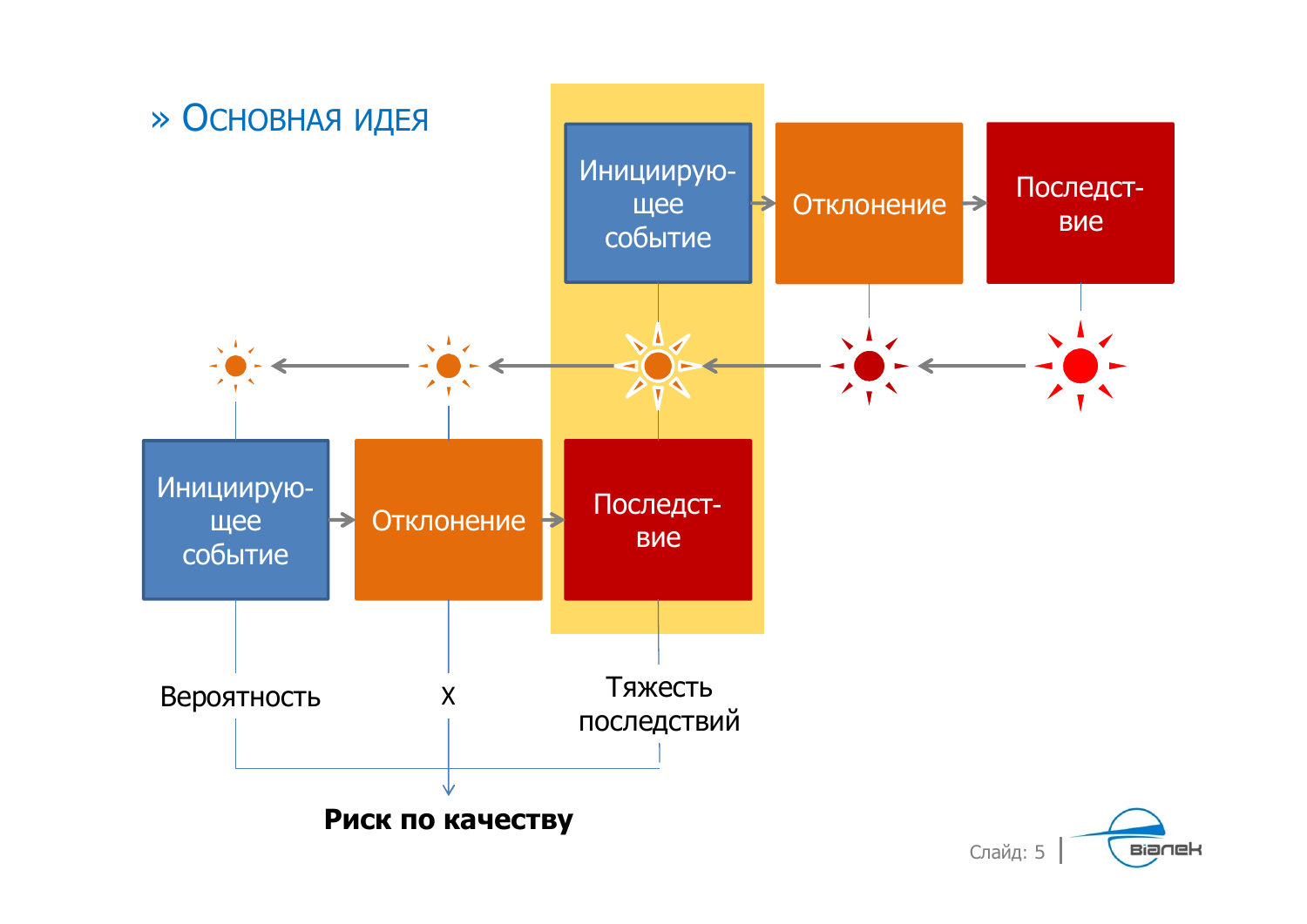### » ОСНОВНАЯ ИДЕЯ

Дело за малым: Нужно научиться различать СОСТОЯНИЯ, В которых находится система, выявлять **ВНАШНИА** вмешательства, а затем решать, что и кому нужно с ними сделать (или не делать)

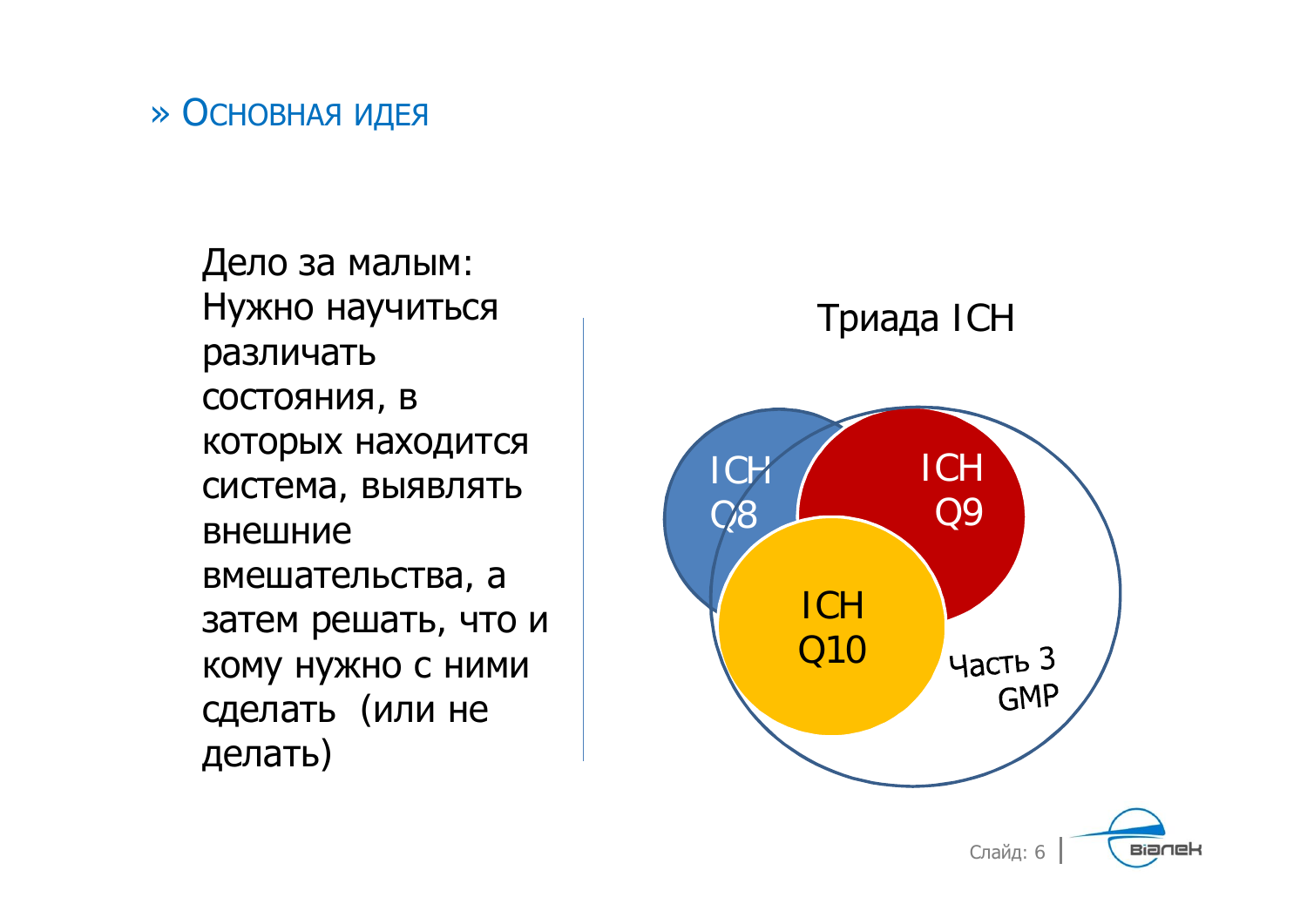Јелесообразно рассматривать отдельно для каждого лдентифицированного **ЭТКЛОНЕНИЯ** 

- 1) Выявление потенциальных отклонений для объекта управления (препарат, процесс, единица оборудования или инженерная система)
- Формирование стратегии контроля 2)
- 3) Построение алгоритма выявления отклонений
- Построение алгоритма реагирования на ОТКЛОНЕНИЯ
- Верификация модели управления  $5)$ ОТКЛОНЕНИЯМИ
- 6) Анализ происходящих событий
- Постоянные улучшения

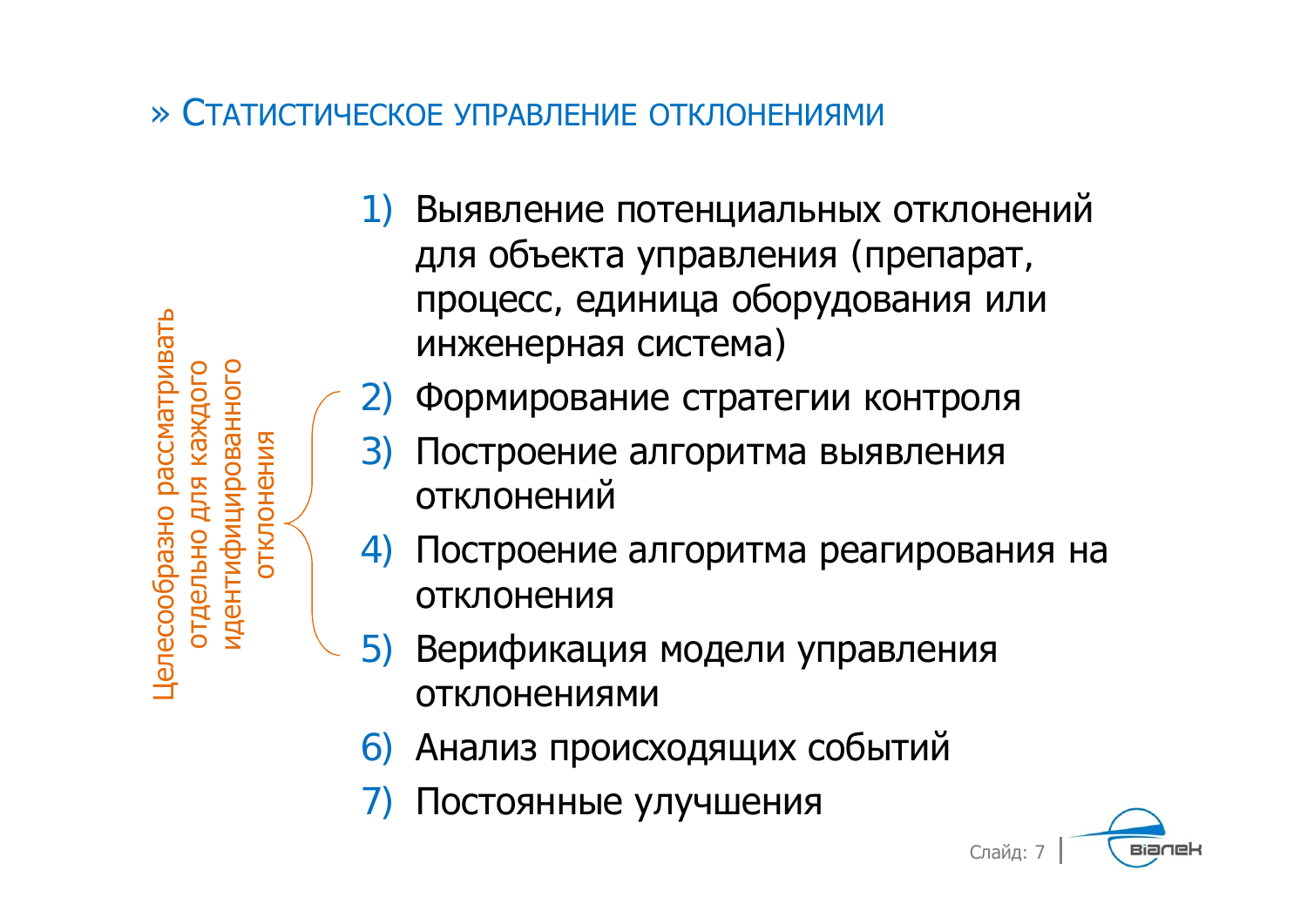# Этап 1 «Выявление потенциальных отклонений для объекта управления»

» Необходимо установить все потенциальные отклонения объекта оценки

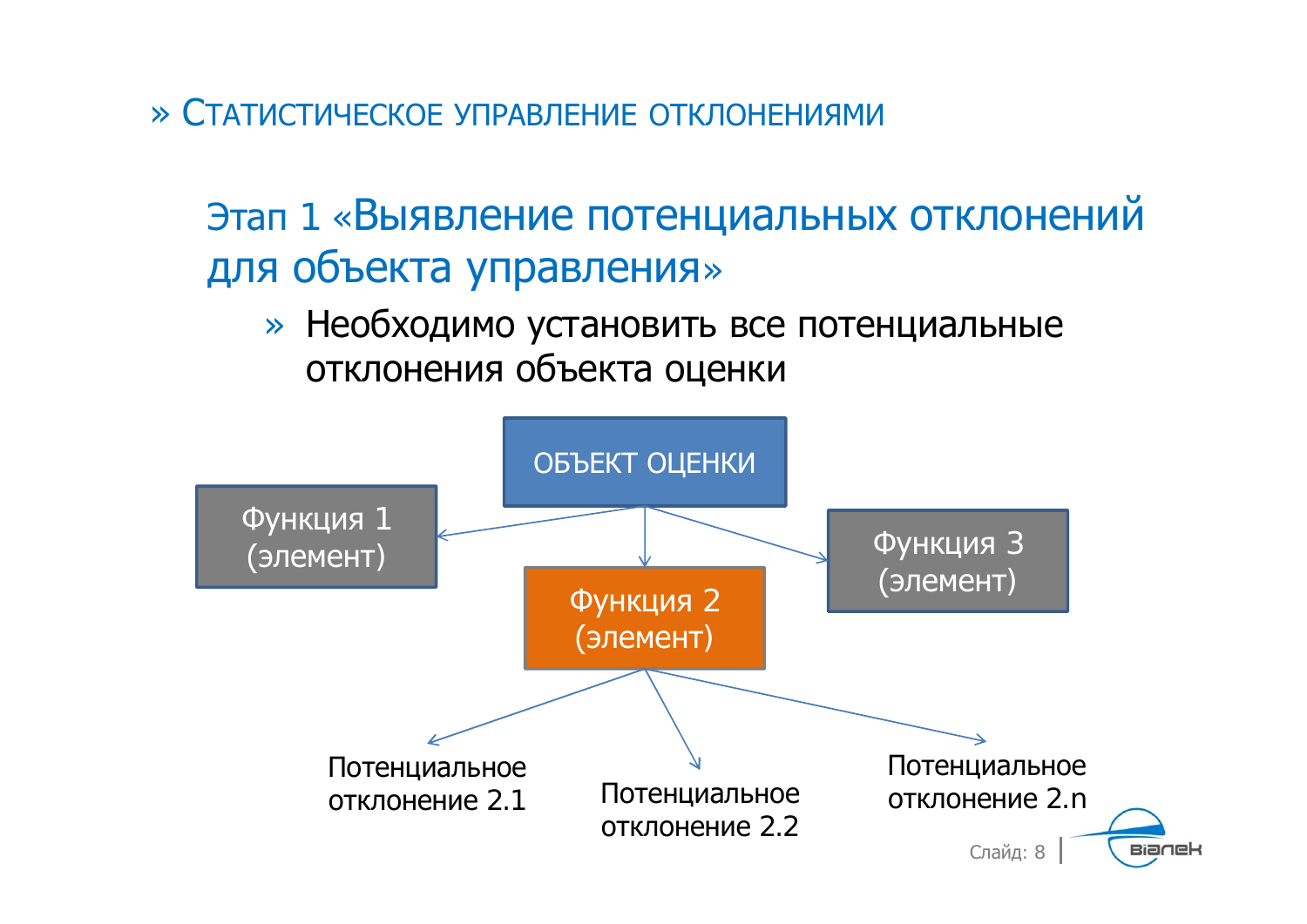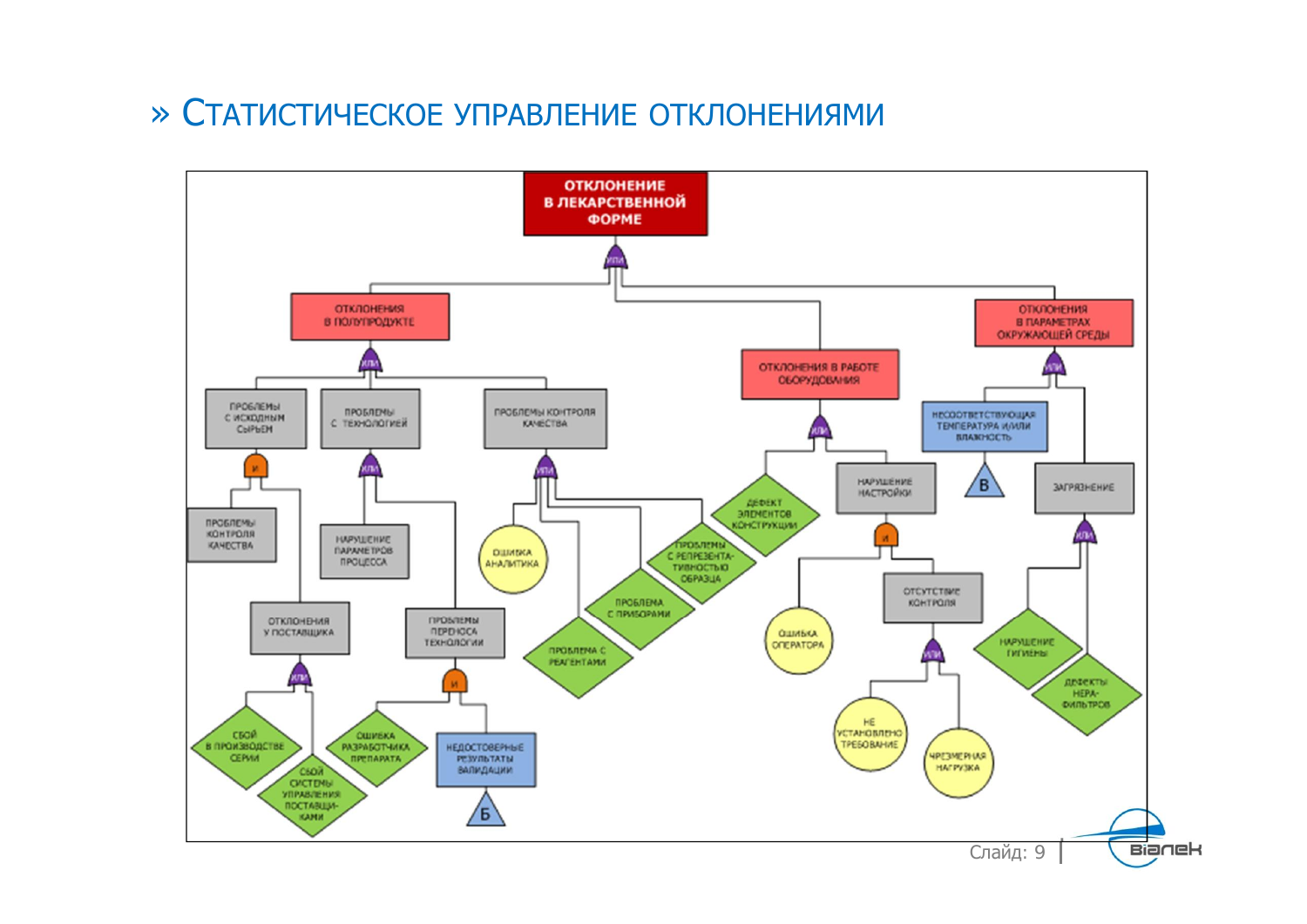

Задачи первого этапа:

- » установить все потенциальные отклонения (PHA, HAZOP, HACCP)
- » Выявить причины (инициирующие события) таких отклонений (FTA, FMEA)
- » Ранжировать отклонения по степени критичности (влияние на потребителя и/или финансовые потери)

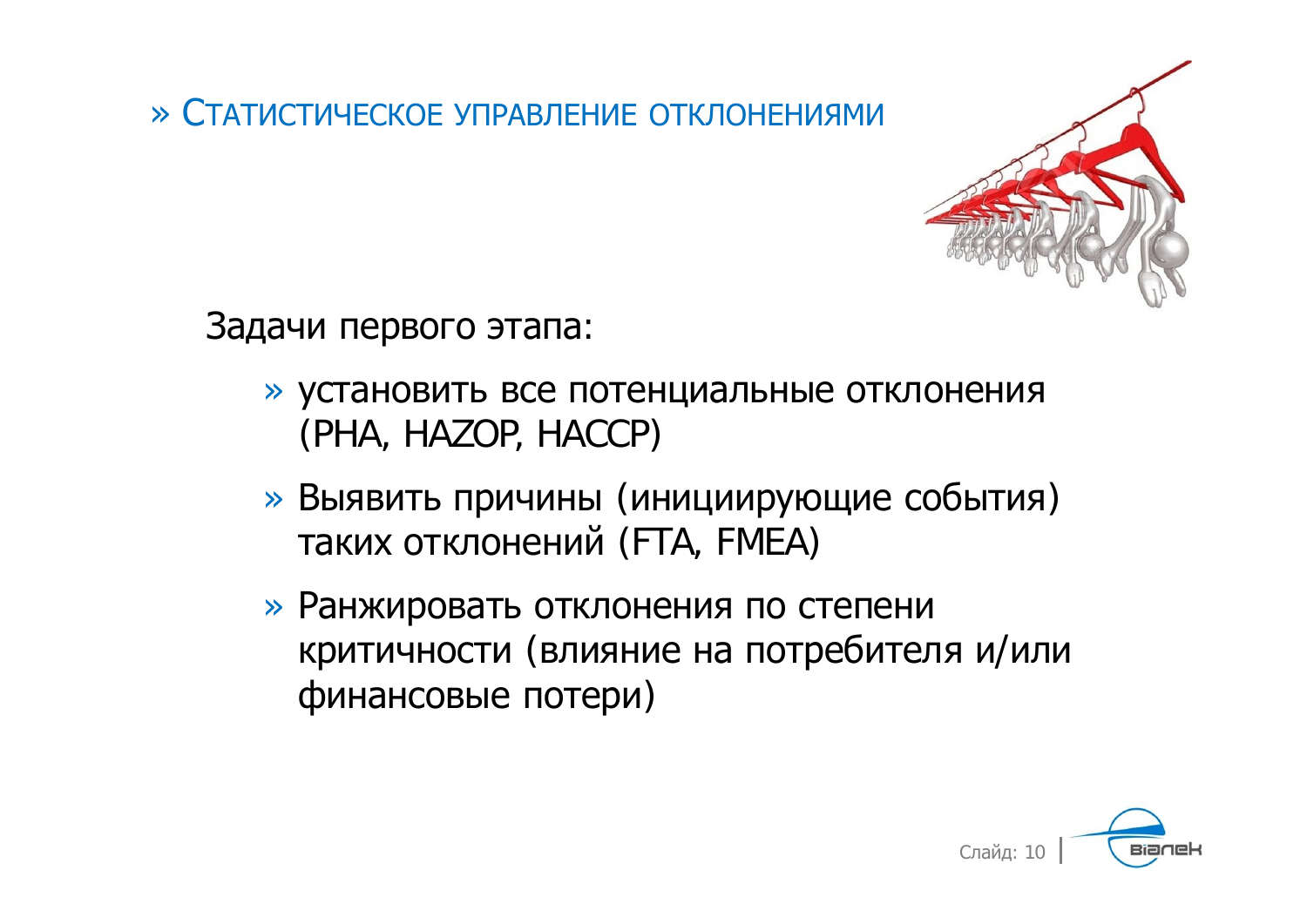## Этап 2 «Формирование стратегии контроля»

- » Необходимо определить все контрольные точки
- » Составить план отбора проб, учитывая источники появления отклонений, их вероятность и характер самих отклонений
- » Обеспечить репрезентативность выборки

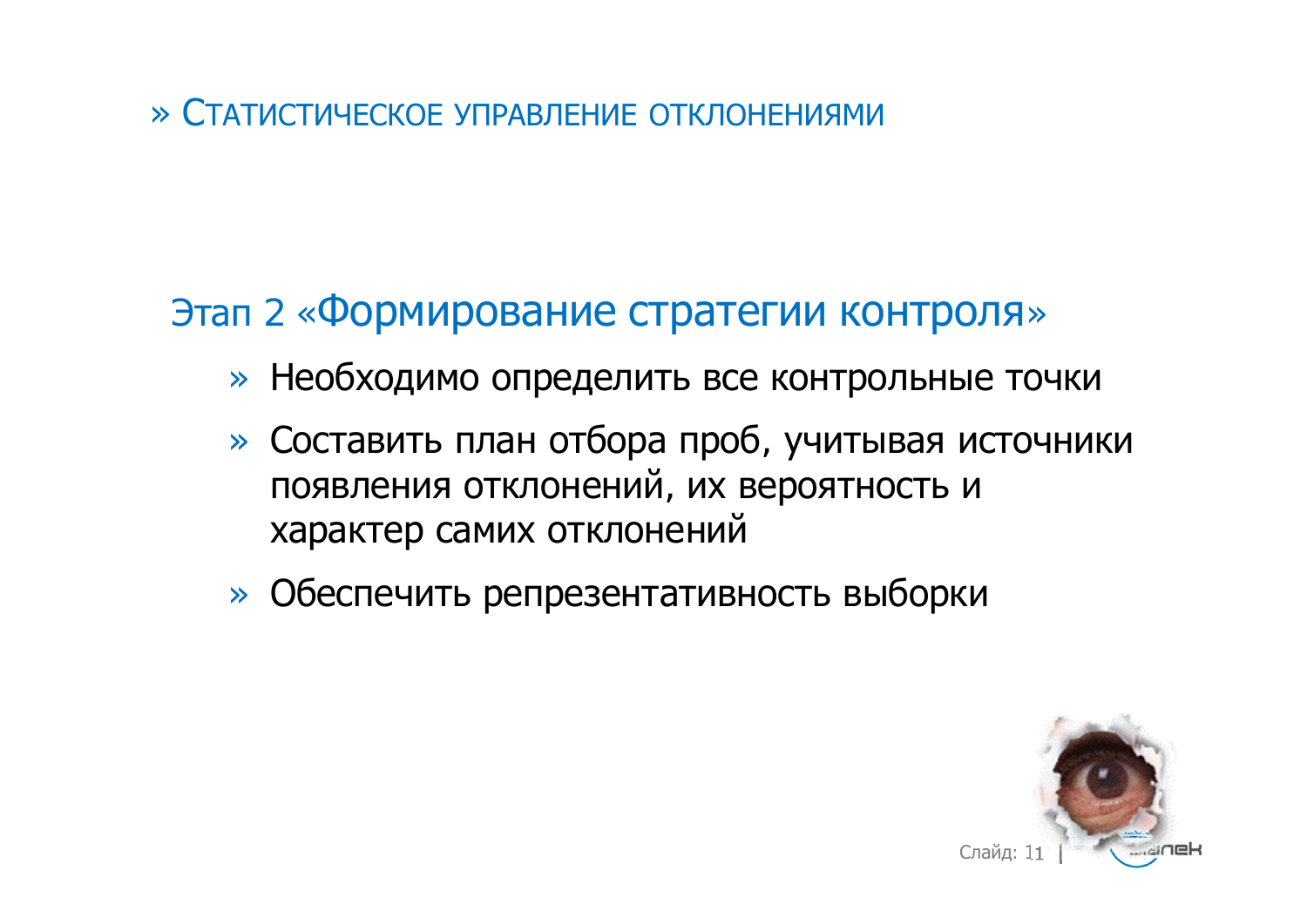## Этап 3 «Построение алгоритма выявления отклонений»

- » Для каждого контролируемого и задаваемого параметра установить критерии приемлемости
- » При необходимости установить целевой уровень, уровень тревоги и уровень действия
- » Установить зависимости задаваемых и контролируемых параметров процесса и качества продукта (Design Space, DOE, ANOVA и т.д.)
- » Исключить показатели контроля, не отражающие качество объекта (продукта, процесса) и/или ЯВЛЯЮЩИЕСЯ ИЗЛИШНИМИ

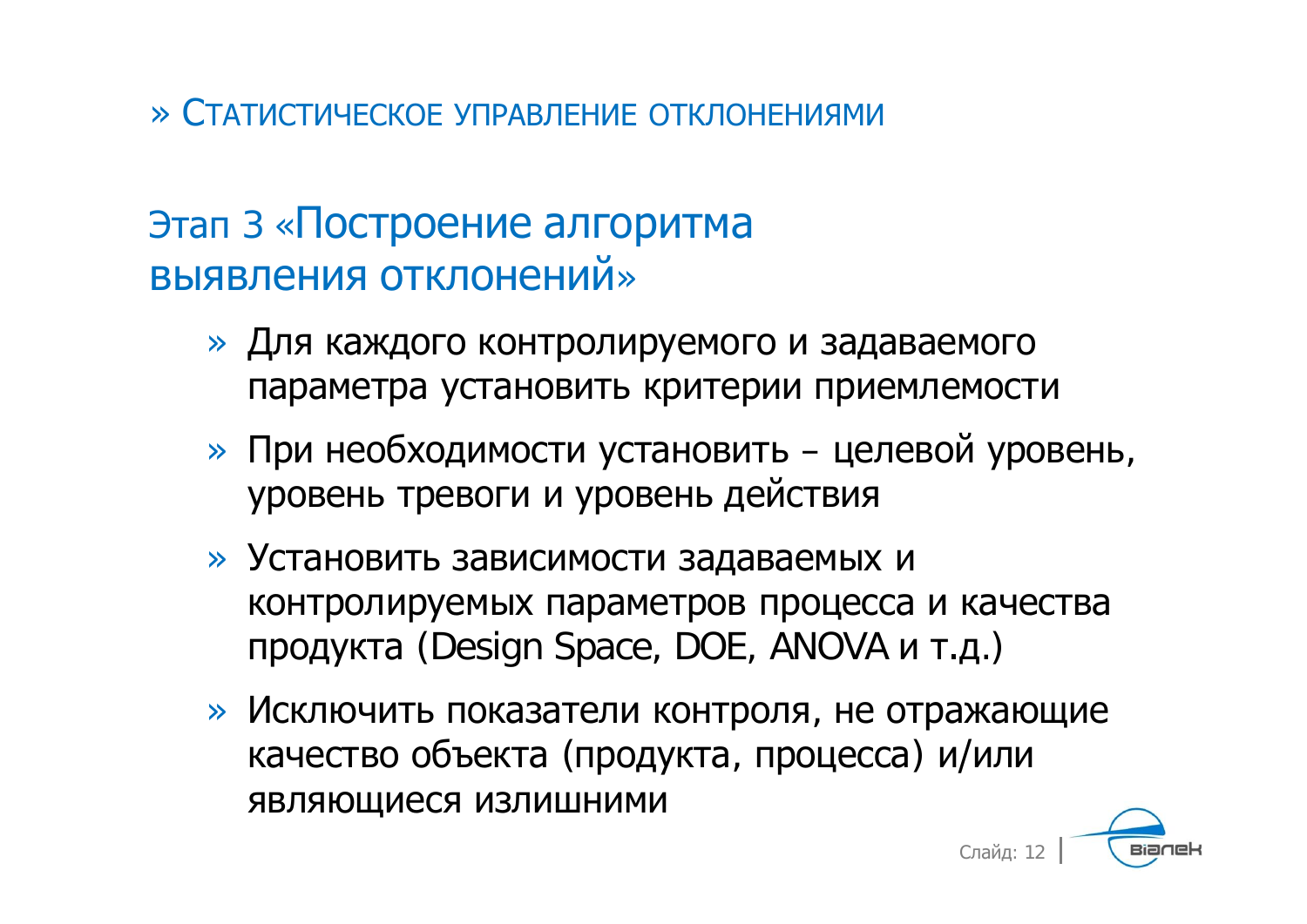# Этап 3 «Построение алгоритма **ВЫЯВЛЕНИЯ ОТКЛОНЕНИЙ»**

- » Для каждого отобранного контролируемого показателя необходимо выбрать метод оценки его состояния (характеристики положения и рассеивания) с помощью статистических **ИНСТРУМЕНТОВ**
- » Выбор инструмента зависит от характера и периодичности собираемых данных

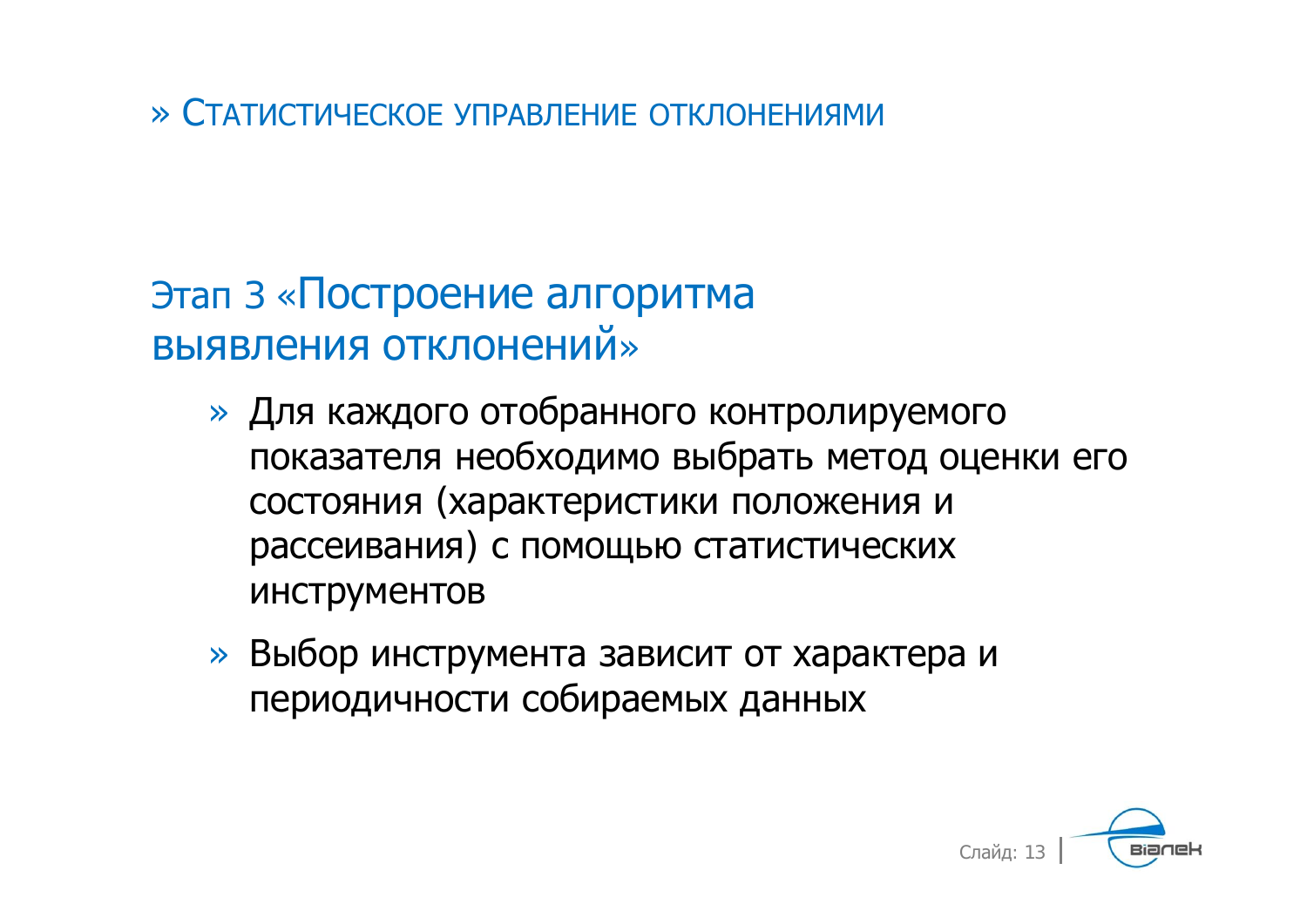Управляя факторами, влияющими на контролируемый показатель мы сможем обеспечить требуемую вариацию контролируемого показателя

#### Параметры таблетирования:

- Скорость прессования
- Давление прессованяи
- Объем наполнения матриц

### Показатели таблеточной массы:

- Влажность  $\blacksquare$
- Фракционный состав Ė
- Однородность

#### Навыки оператора



## **Macca ОТДЕЛЬНЫХ** таблеток

Цель - уменьшить естественную вариацию для снижения вероятности отклонения по показателю «Однородность массы таблеток» Слайд: 14 **Bianek**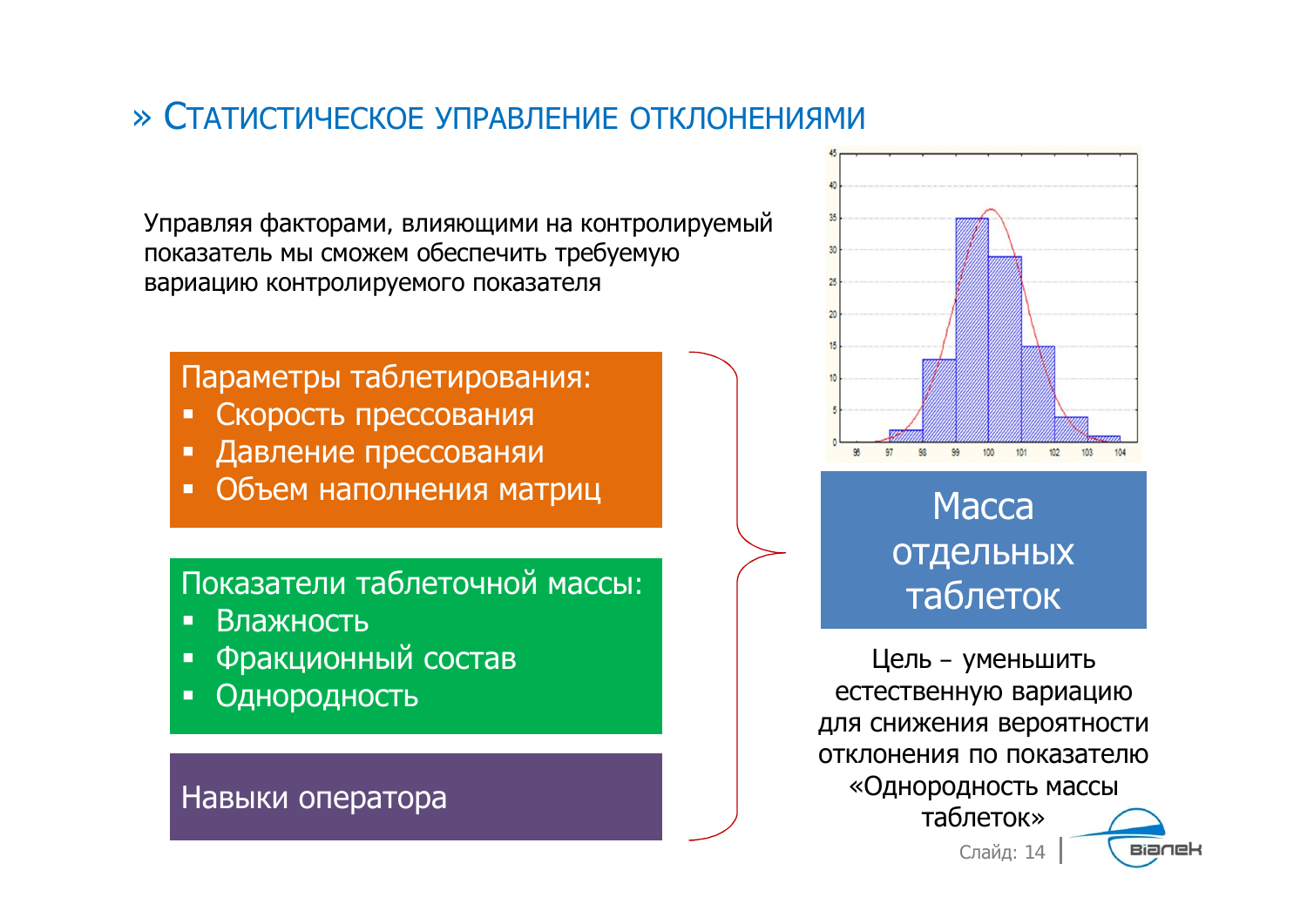### Статистическая оценка результатов работы операторов

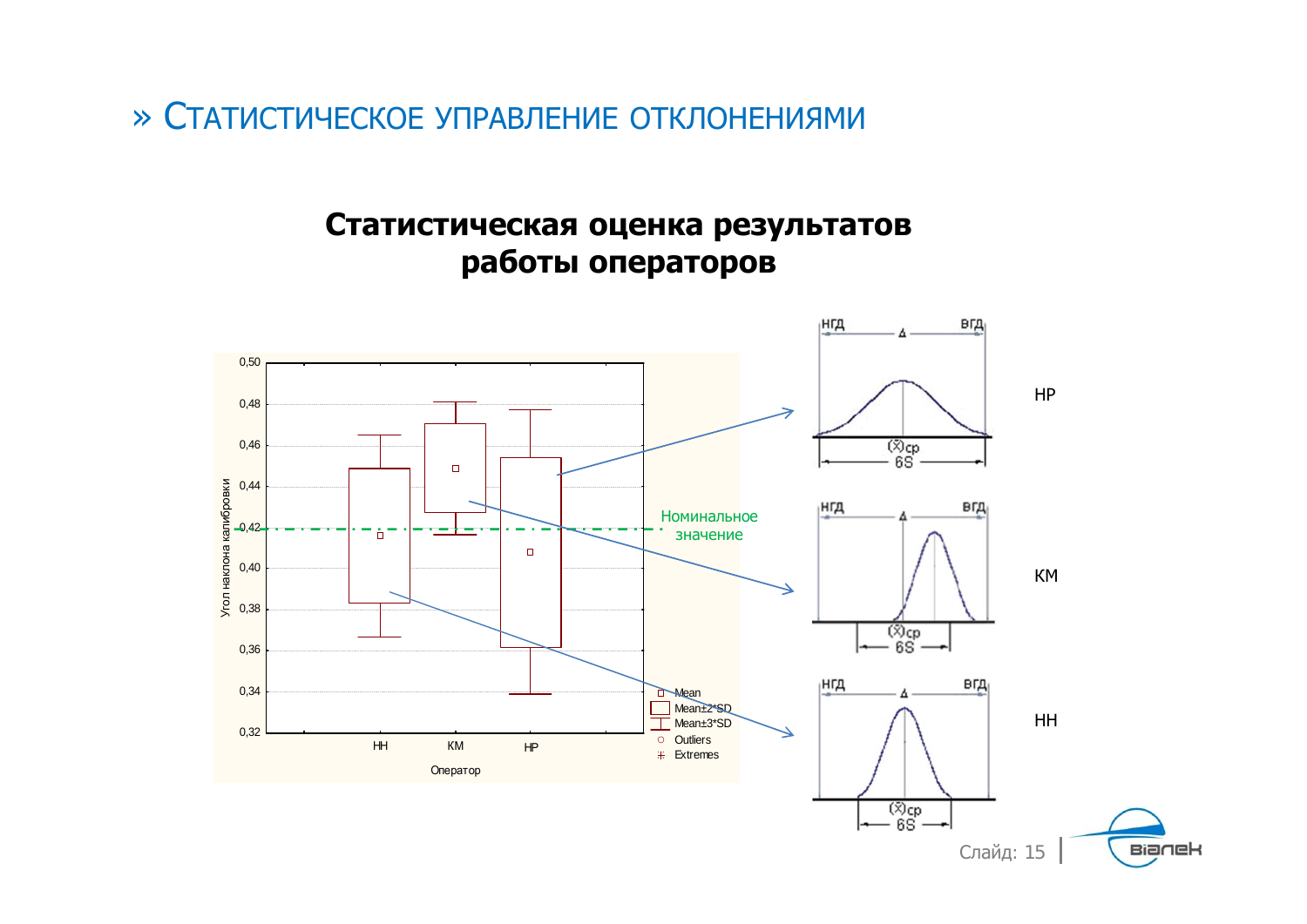

Количественное содержание

Спецификация: 3-4 мг/мл

Спецификация на выпуск: 3.24-3.88 мг/мл

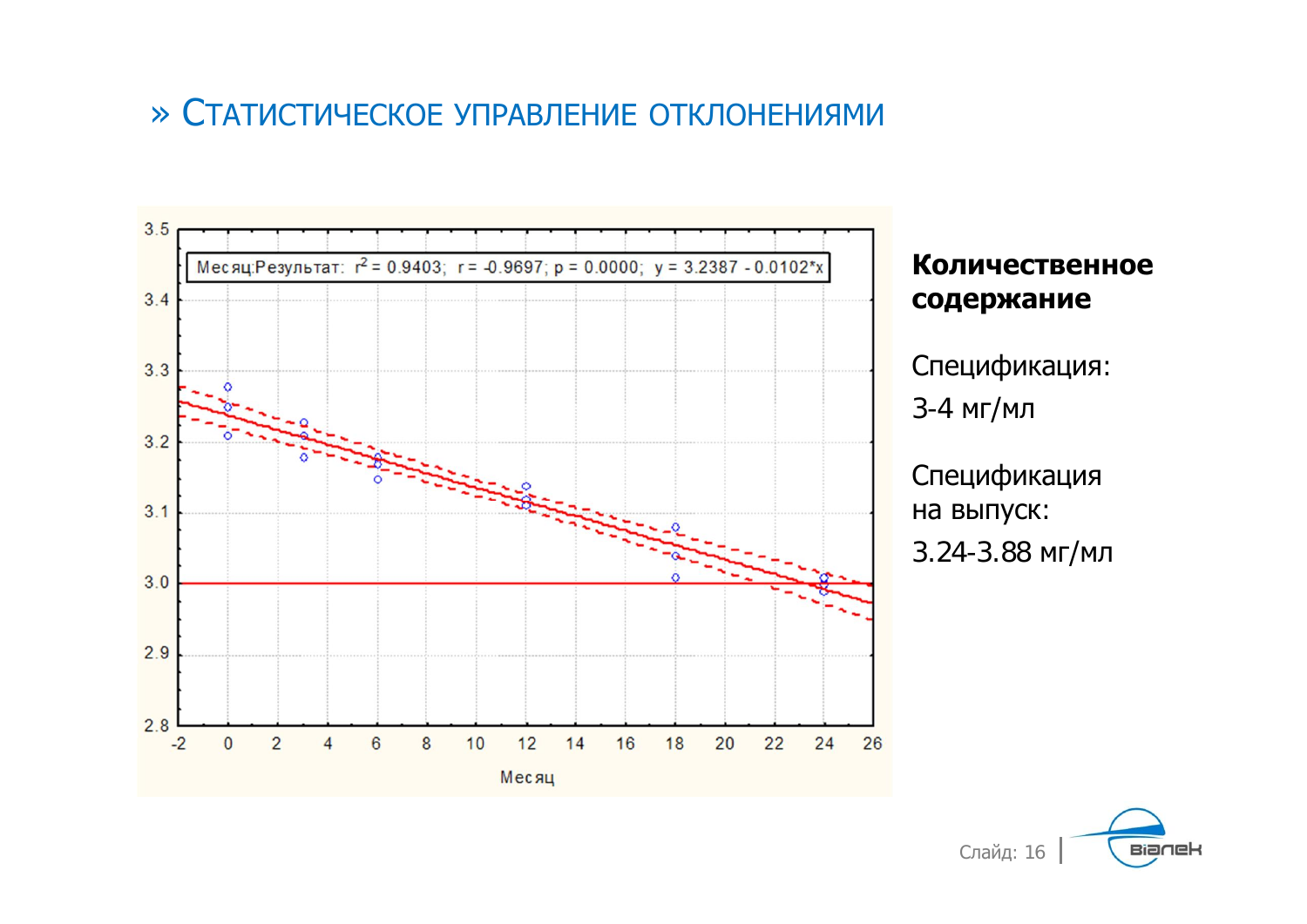

**Bianek** Слайд: 17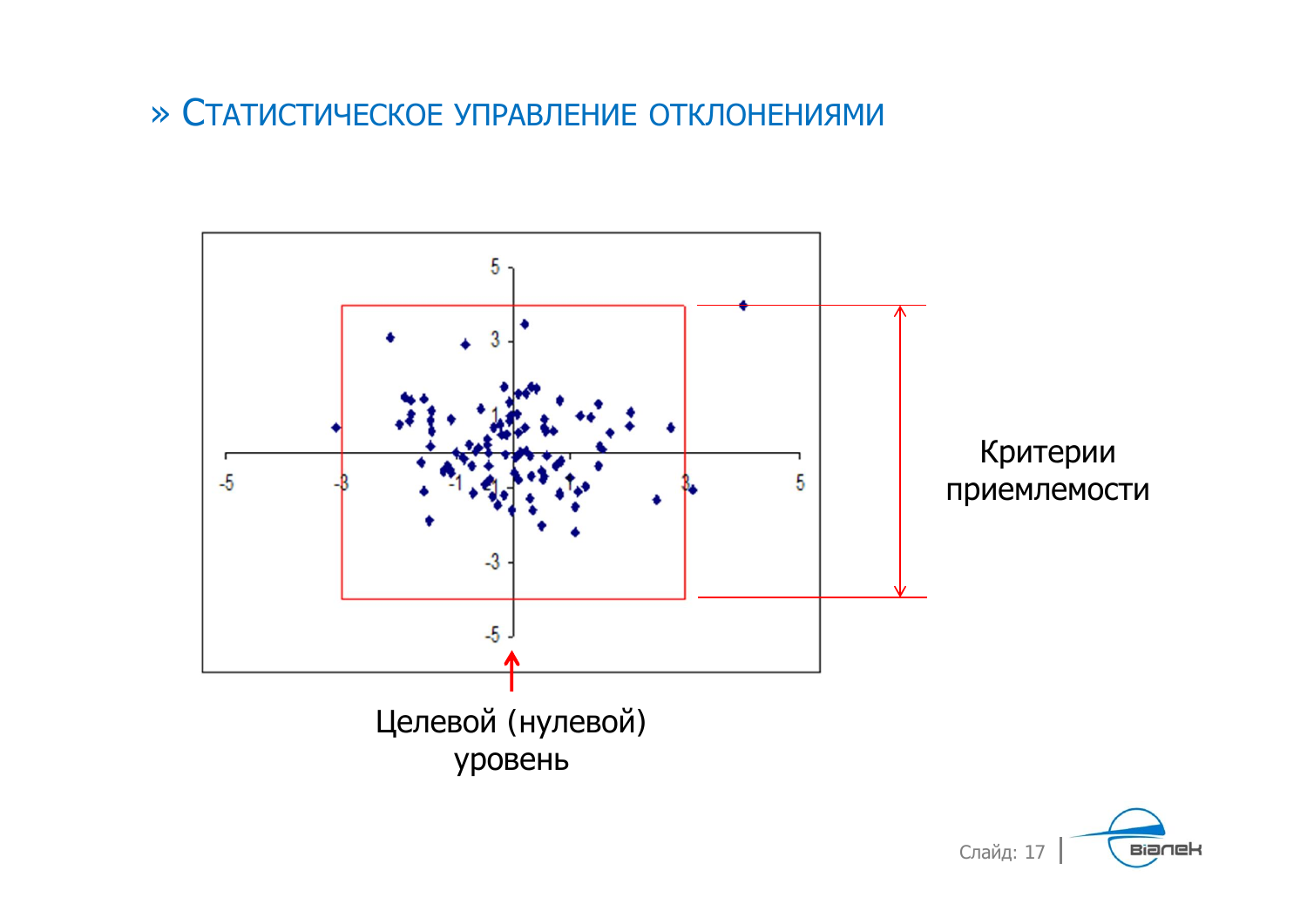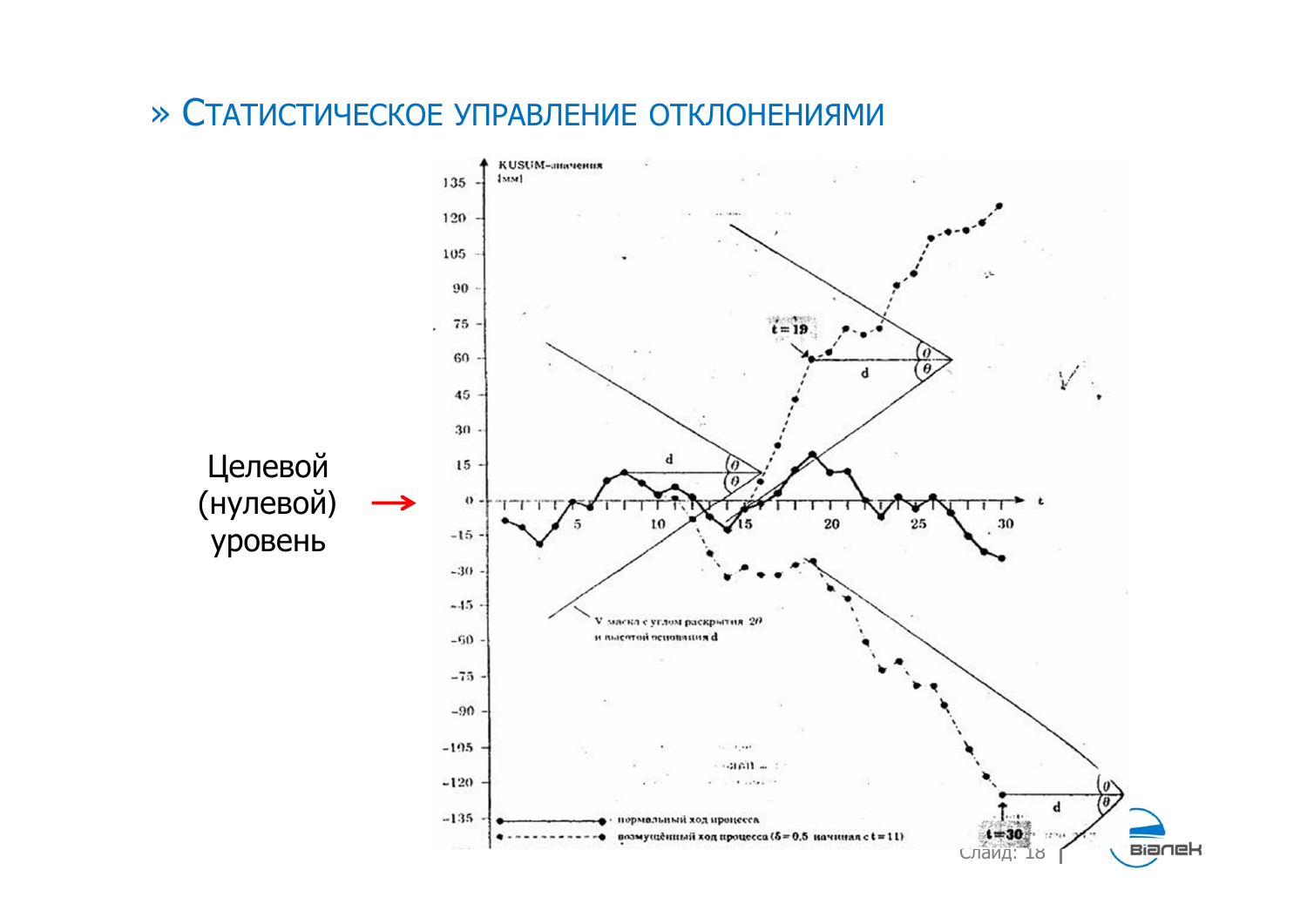Основная задача третьего этапа:

» Как можно быстрее выявить негативные тенденции в массиве собираемых данных

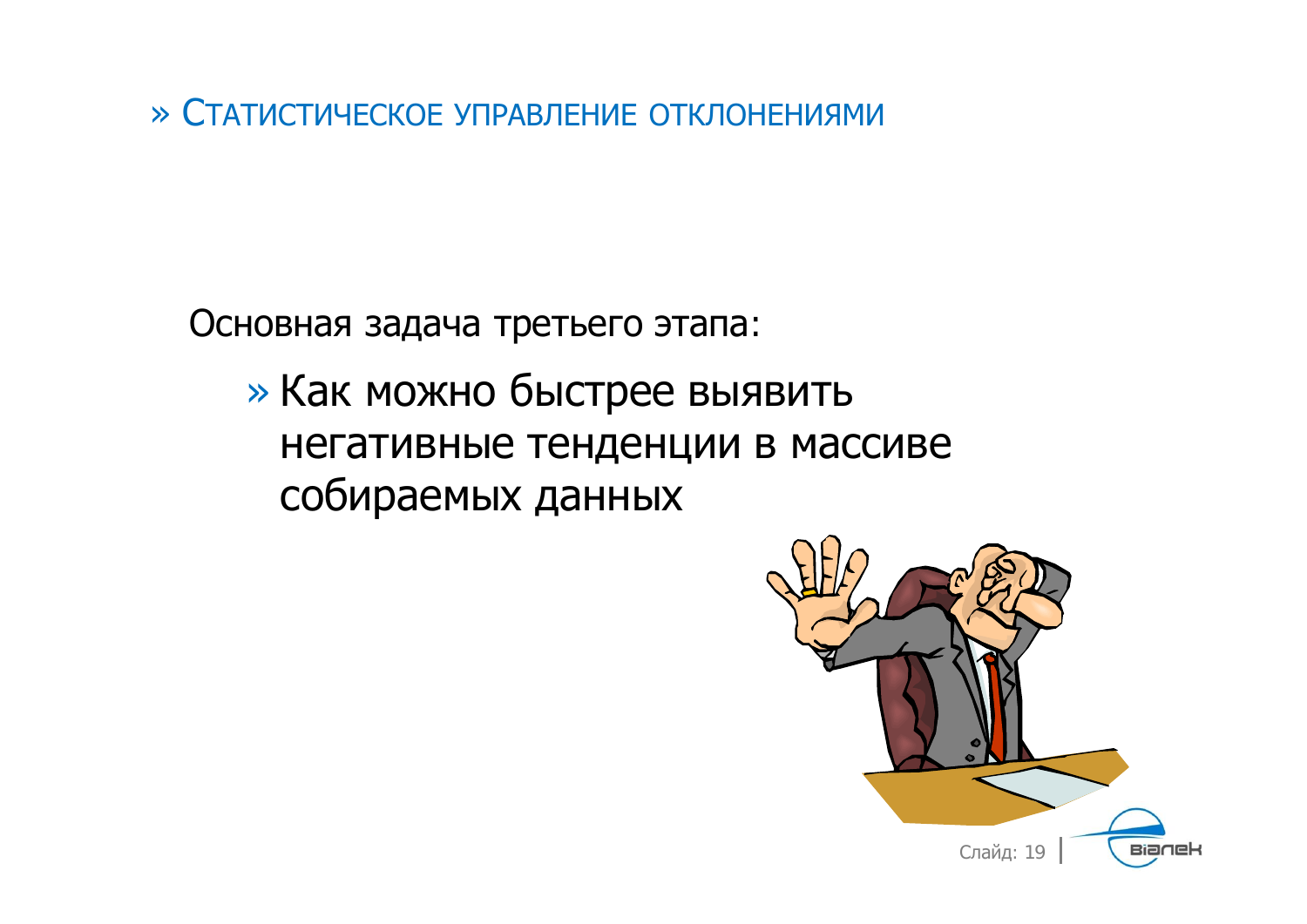## Этап 4 «Построение алгоритма реагирования»

» Выбор наиболее эффективных САРА (FMEA, анализ Парето)

> Зная истинные! причины возникновения отклонений, не составит большого труда разработать программу действий, направленную своевременное их выявление и устранение

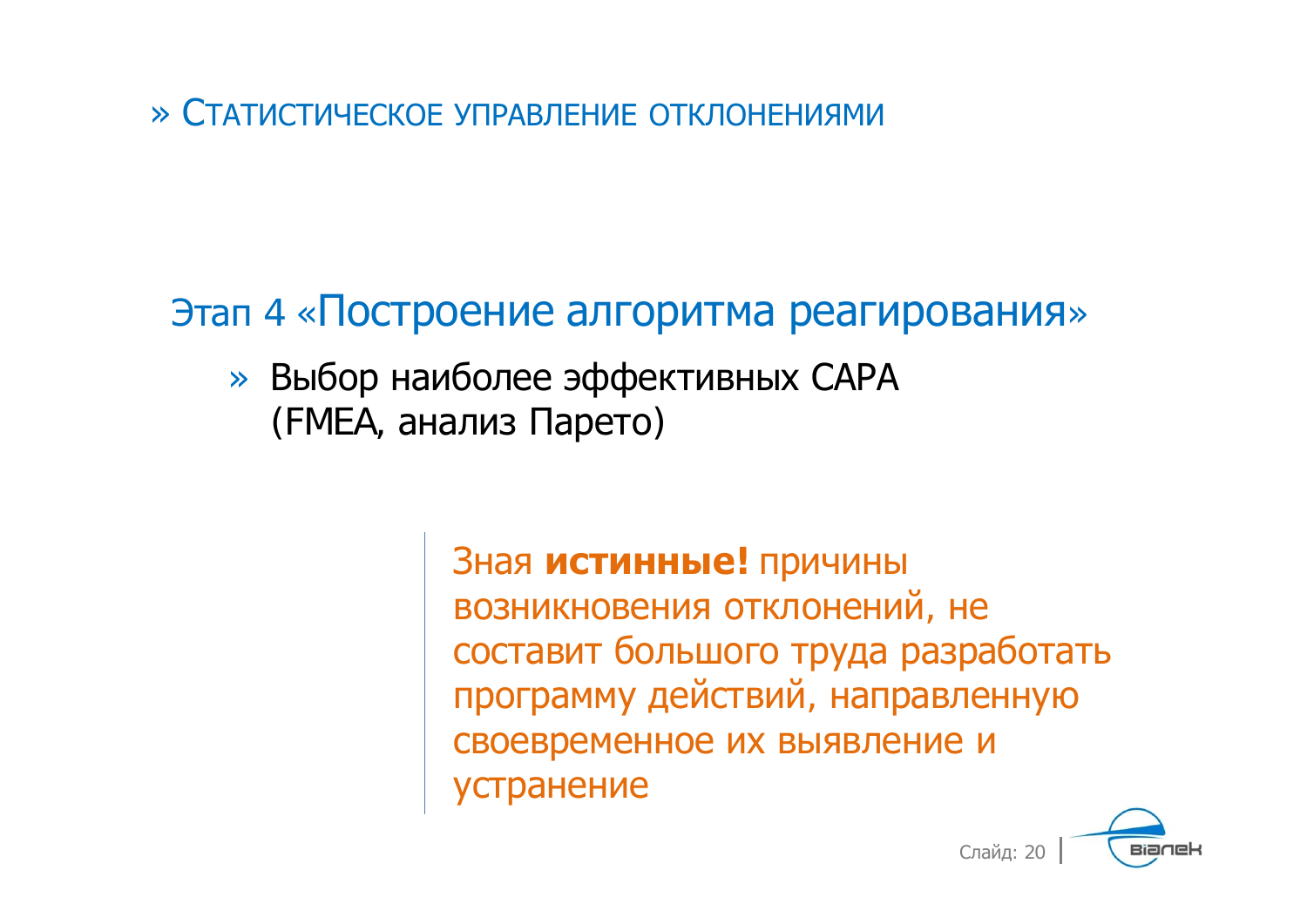# Этап 5 «Верификация модели управления **ОТКЛОНЕНИЯМИ»**

- » Необходимо разработать сценарий верификации созданной системы управления отклонениями
	- » Умышленное инициирование события, которое через цепочку других событий может привести к появлению отклонения

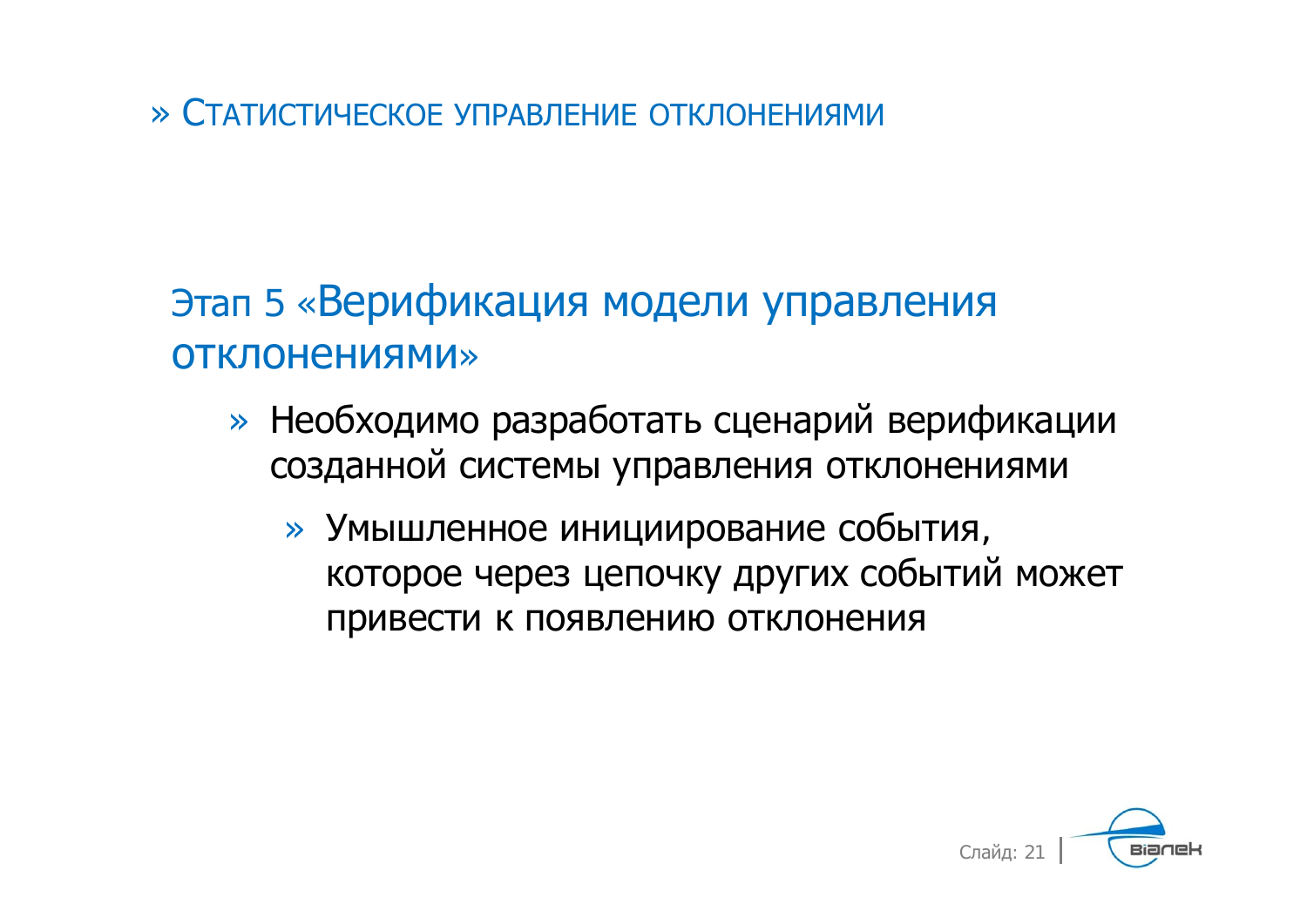Верификация должна показать НА КАКОМ ЭТАПЕ МОЖНО ЗАМЕТИТЬ РАЗВИТИЕ НЕГАТИВНОЙ СИТУАЦИИ, КАК БЫСТРО СИСТЕМА НАЧНЕТ СИГНАЛИЗИРОВАТЬ ОБ ОПАСНОСТИ возникновения ОТКЛОНЕНИЯ И СМОЖЕТ ЛИ ПЕРСОНАЛ УДЕРЖАТЬ СИТУАЦИЮ в пределах установленных уровней Чем быстрее система выявит развитие отклонения, тем корректнее ее архитектура

不死不 Слайд: 22 **Bianek**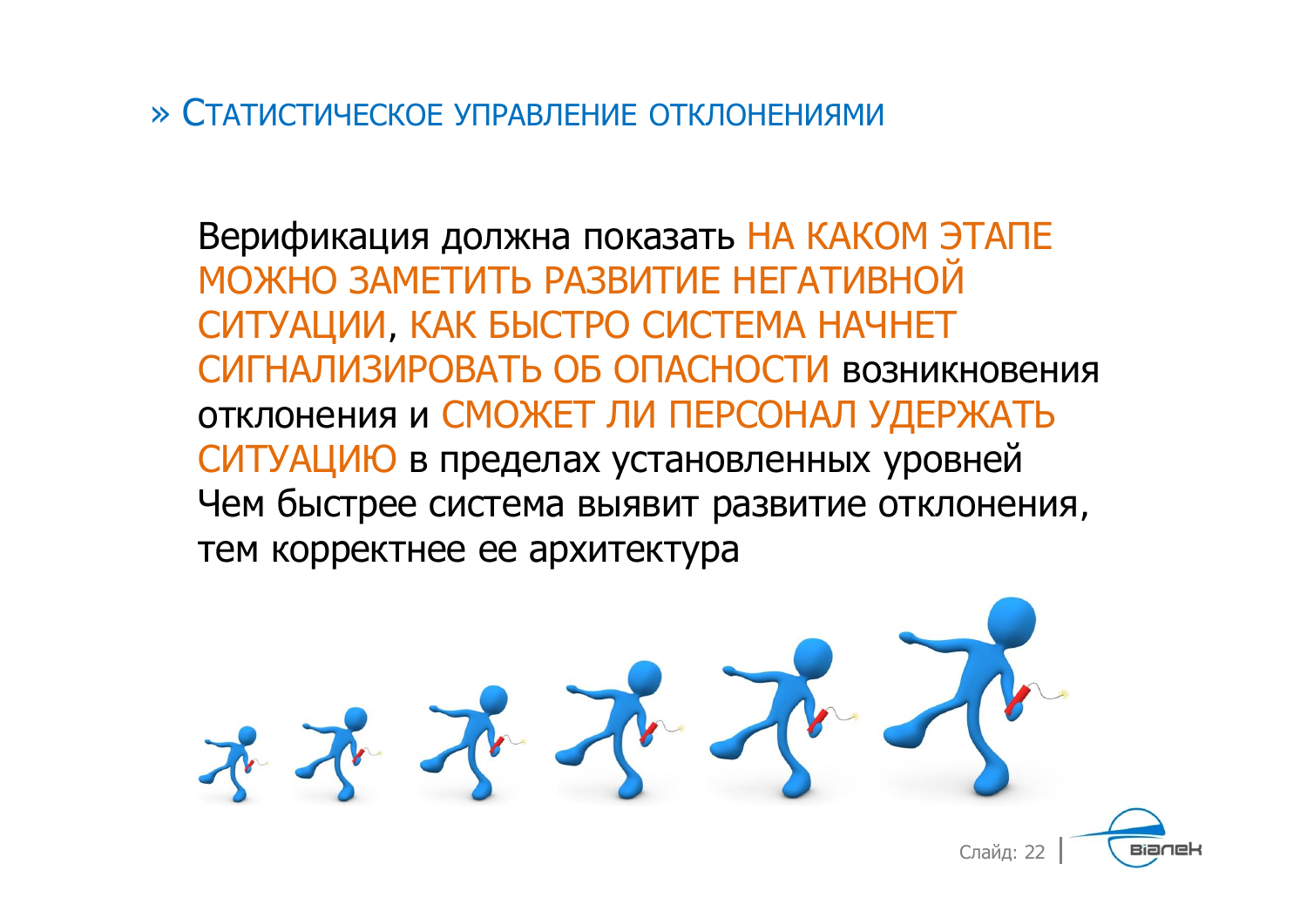# Этап 6 «Анализ происходящих событий»

- » Мониторинг по всем одобренным контрольным точкам
- » Реагирование на ситуации, требующие вмешательства (например, достижение уровней тревоги, увеличение частоты отдельных событий)
- » Сопоставление «сигналов» и удовлетворенности потребителей (внутренних и внешних)

Жесткая настройка системы может привести к излишним усилиям, затрачиваемым на управление отклонений, слабая настройка - отклонения могут «проскочить» через контрольные точки

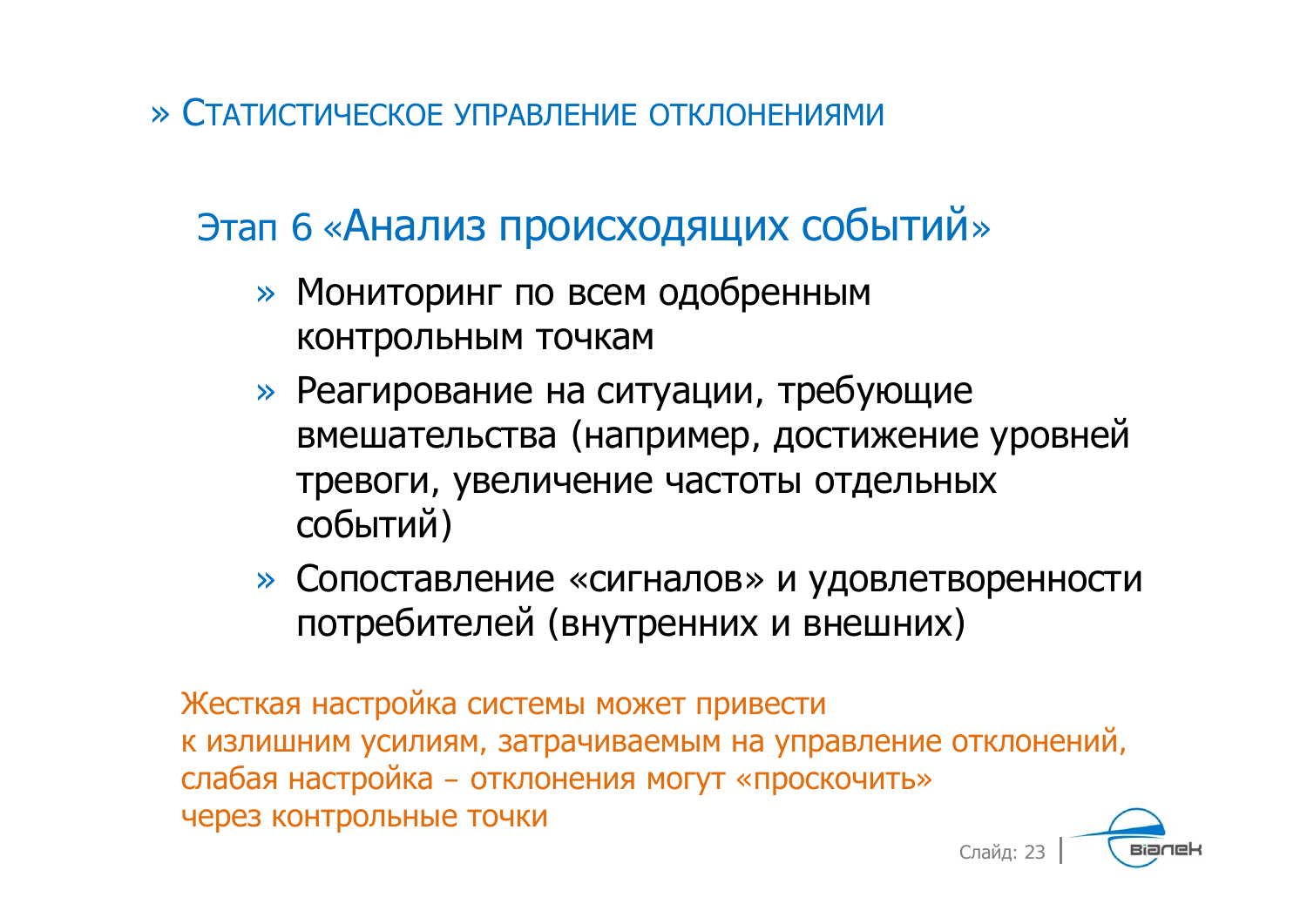Этап 7 «Постоянные улучшения»

«Практика более требовательна, чем чистая наука; более требовательна, чем обучение. Как чистая теория, так и прикладная наука постоянно ужесточают требования к точности и сходимости»

У. Шухарт

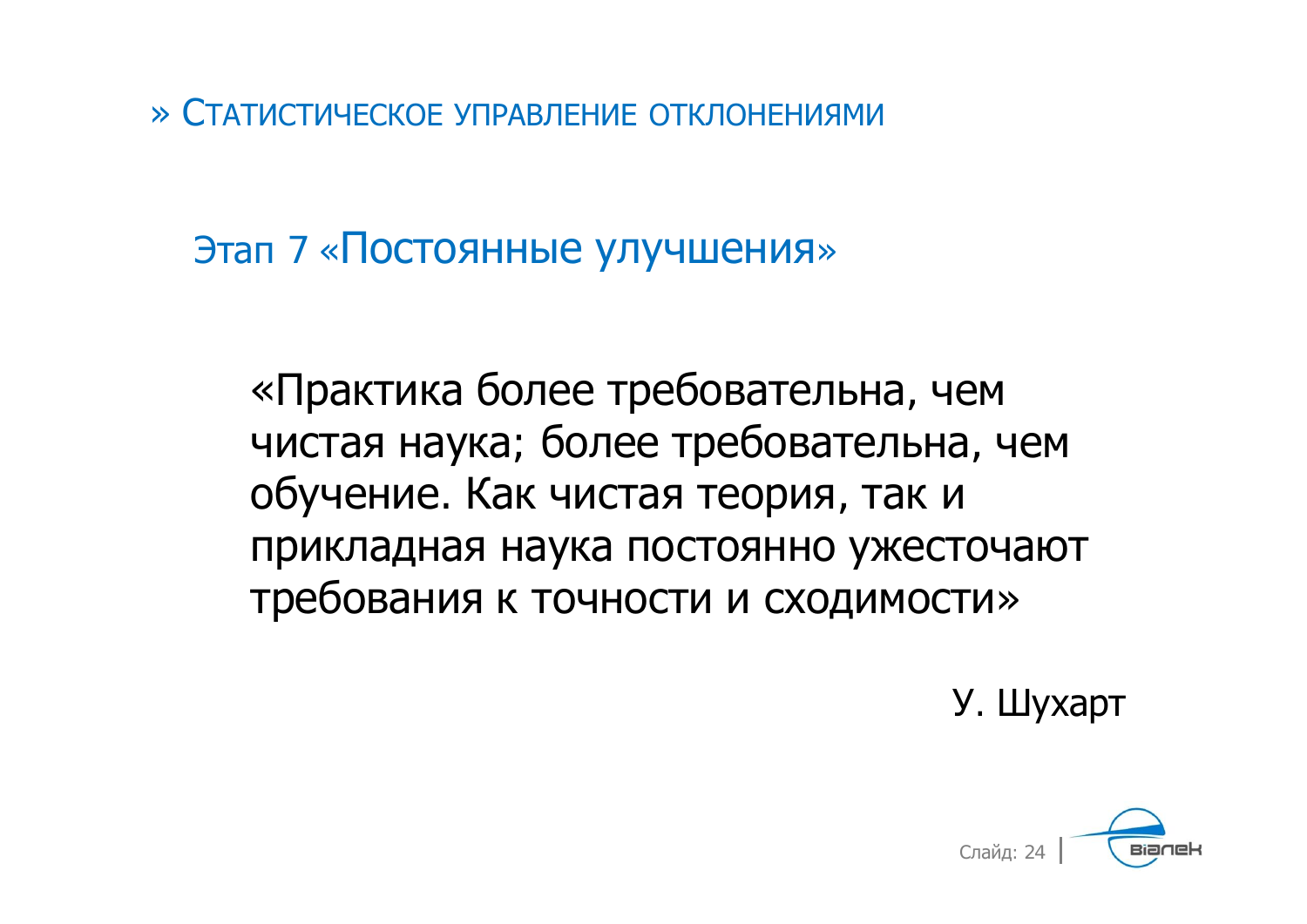ДЛЯ ПРЕДОТВРАЩЕНИЯ ОТКЛОНЕНИЙ НАМ необходимо не просто подтверждать их отсутствие (или наличие), а ИСКЛЮЧАТЬ ПРИЧИНЫ ИХ ВОЗНИКНОВЕНИЯ. И СООТВЕТСТВЕННО ОРИЕНТИРОВАТЬ КОНТРОЛЬ КАЧЕСТВА не на поиск отклонений, используя принцип «русской рулетки», а НА СВОЕВРЕМЕННОЕ! ВЫЯВЛЕНИЕ СОБЫТИЙ, приводящих к таким отклонениям

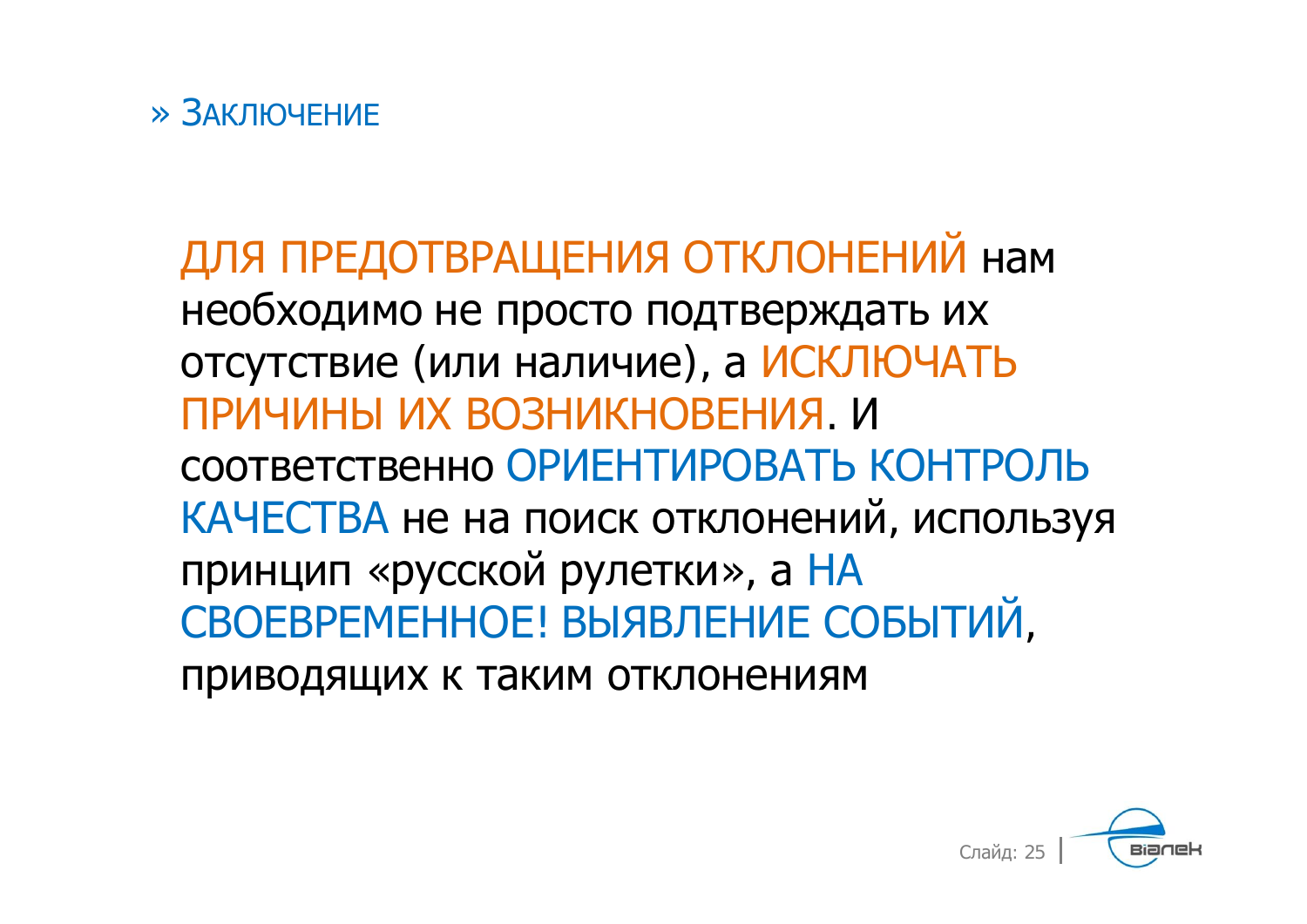